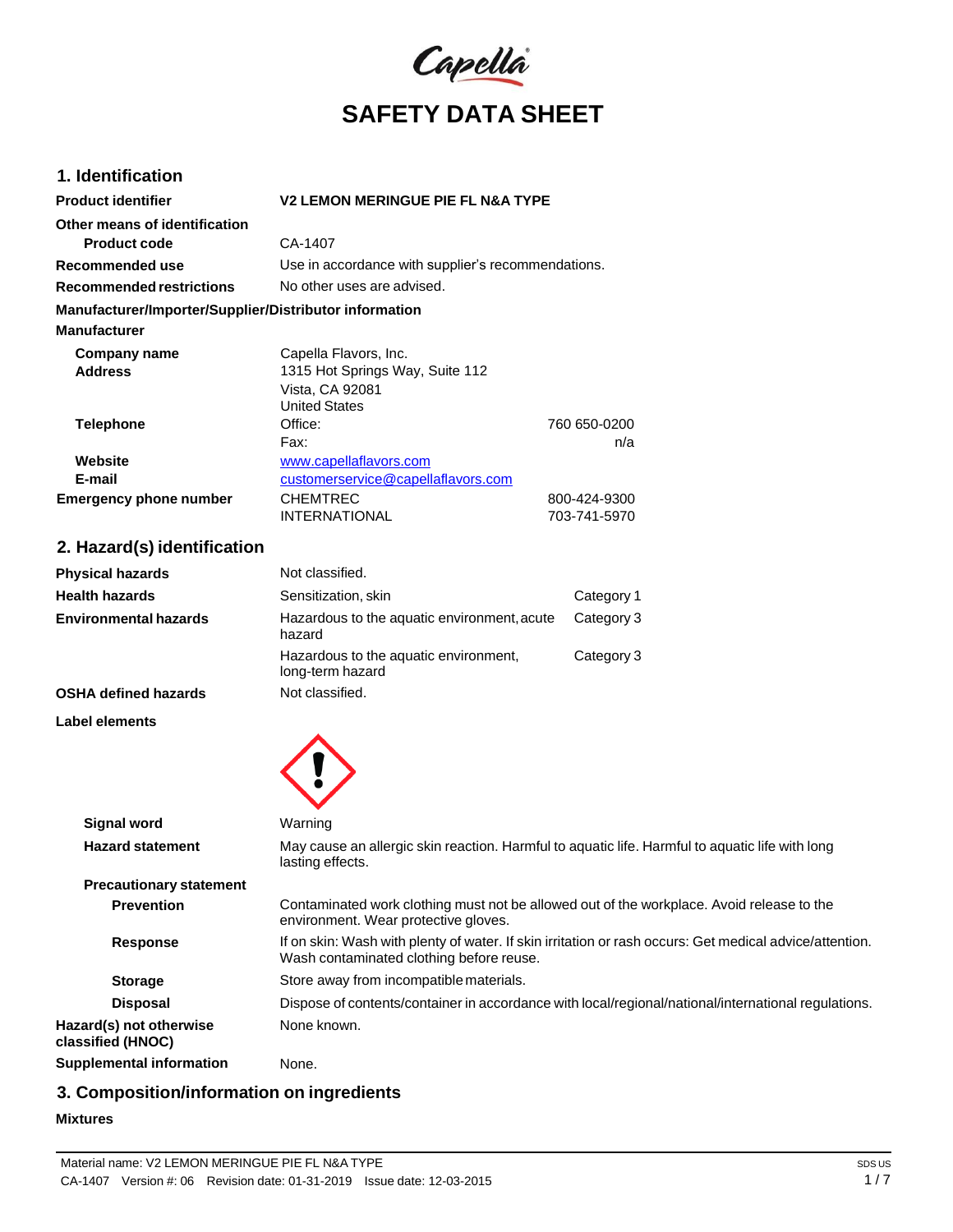| <b>Chemical name</b>                         | Common name and synonyms | <b>CAS number</b> | %         |
|----------------------------------------------|--------------------------|-------------------|-----------|
| PROPYLENE GLYCOL<br><b>NOM</b><br><b>NFI</b> |                          | 57-55-6           | $80 - 90$ |
| LEMON OIL 1X NOP, NOM<br>#1112               |                          | 8008-56-8         | $3 - 5$   |
| VANILLIN #234                                |                          | 121-33-5          | $1 - < 3$ |
| Other components below reportable levels     |                          |                   | $10 - 20$ |

\*Designates that a specific chemical identity and/or percentage of composition has been withheld as a trade secret.

## **4. First-aid measures**

| <b>Inhalation</b>                                                            | Move to fresh air. Call a physician if symptoms develop or persist.                                                                                                                 |
|------------------------------------------------------------------------------|-------------------------------------------------------------------------------------------------------------------------------------------------------------------------------------|
| <b>Skin contact</b>                                                          | Remove contaminated clothing immediately and wash skin with soap and water. In case of<br>eczema or other skin disorders: Seek medical attention and take along these instructions. |
| Eye contact                                                                  | Rinse with water. Get medical attention if irritation develops and persists.                                                                                                        |
| Ingestion                                                                    | Rinse mouth. Get medical attention if symptoms occur.                                                                                                                               |
| <b>Most important</b><br>symptoms/effects, acute and<br>delayed              | May cause an allergic skin reaction. Dermatitis. Rash.                                                                                                                              |
| Indication of immediate<br>medical attention and special<br>treatment needed | Provide general supportive measures and treat symptomatically. Keep victim under observation.<br>Symptoms may be delayed.                                                           |
| <b>General information</b>                                                   | Ensure that medical personnel are aware of the material(s) involved, and take precautions to<br>protect themselves. Wash contaminated clothing before reuse.                        |
| 5. Fire-fighting measures                                                    |                                                                                                                                                                                     |
| Suitable extinguishing media                                                 | Alcohol resistant foam. Powder. Carbon dioxide (CO2).                                                                                                                               |
| Unsuitable extinguishing<br>media                                            | Do not use water jet as an extinguisher, as this will spread the fire.                                                                                                              |
| Specific hazards arising from<br>the chemical                                | During fire, gases hazardous to health may be formed.                                                                                                                               |
| Special protective equipment<br>and precautions for firefighters             | Self-contained breathing apparatus and full protective clothing must be worn in case of fire.                                                                                       |
| <b>Fire fighting</b><br>equipment/instructions                               | Move containers from fire area if you can do so without risk.                                                                                                                       |
| <b>Specific methods</b>                                                      | Use standard firefighting procedures and consider the hazards of other involved materials.                                                                                          |
| <b>General fire hazards</b>                                                  | No unusual fire or explosion hazards noted.                                                                                                                                         |

## **6. Accidental release measures**

| Personal precautions,<br>protective equipment and<br>emergency procedures | Keep unnecessary personnel away. Keep people away from and upwind of spill/leak. Wear<br>appropriate protective equipment and clothing during clean-up. Avoid breathing mist/vapors. Do<br>not touch damaged containers or spilled material unless wearing appropriate protective clothing.<br>Ensure adequate ventilation. Local authorities should be advised if significant spillages cannotbe<br>contained. For personal protection, see section 8 of the SDS. |
|---------------------------------------------------------------------------|--------------------------------------------------------------------------------------------------------------------------------------------------------------------------------------------------------------------------------------------------------------------------------------------------------------------------------------------------------------------------------------------------------------------------------------------------------------------|
| <b>Methods and materials for</b><br>containment and cleaning up           | Use water spray to reduce vapors or divert vapor cloud drift. Prevent product from entering drains.<br>Large Spills: Stop the flow of material, if this is without risk. Dike the spilled material, where this is<br>possible. Absorb in vermiculite, dry sand or earth and place into containers. Following product<br>recovery, flush area with water.                                                                                                           |
|                                                                           | Small Spills: Wipe up with absorbent material (e.g. cloth, fleece). Clean surface thoroughly to<br>remove residual contamination.<br>Never return spills to original containers for re-use. For waste disposal, see section 13 of the SDS.                                                                                                                                                                                                                         |
| <b>Environmental precautions</b>                                          | Avoid release to the environment. Inform appropriate managerial or supervisory personnel of all<br>environmental releases. Prevent further leakage or spillage if safe to do so. Avoid discharge into<br>drains, water courses or onto the ground.                                                                                                                                                                                                                 |
| 7. Handling and storage                                                   |                                                                                                                                                                                                                                                                                                                                                                                                                                                                    |
| <b>Precautions for safe handling</b>                                      | Avoid breathing mist/vapors. Avoid contact with eyes, skin, and clothing. Avoid prolonged                                                                                                                                                                                                                                                                                                                                                                          |

release to the environment. Observe good industrial hygiene practices.

exposure. Provide adequate ventilation. Wear appropriate personal protective equipment. Avoid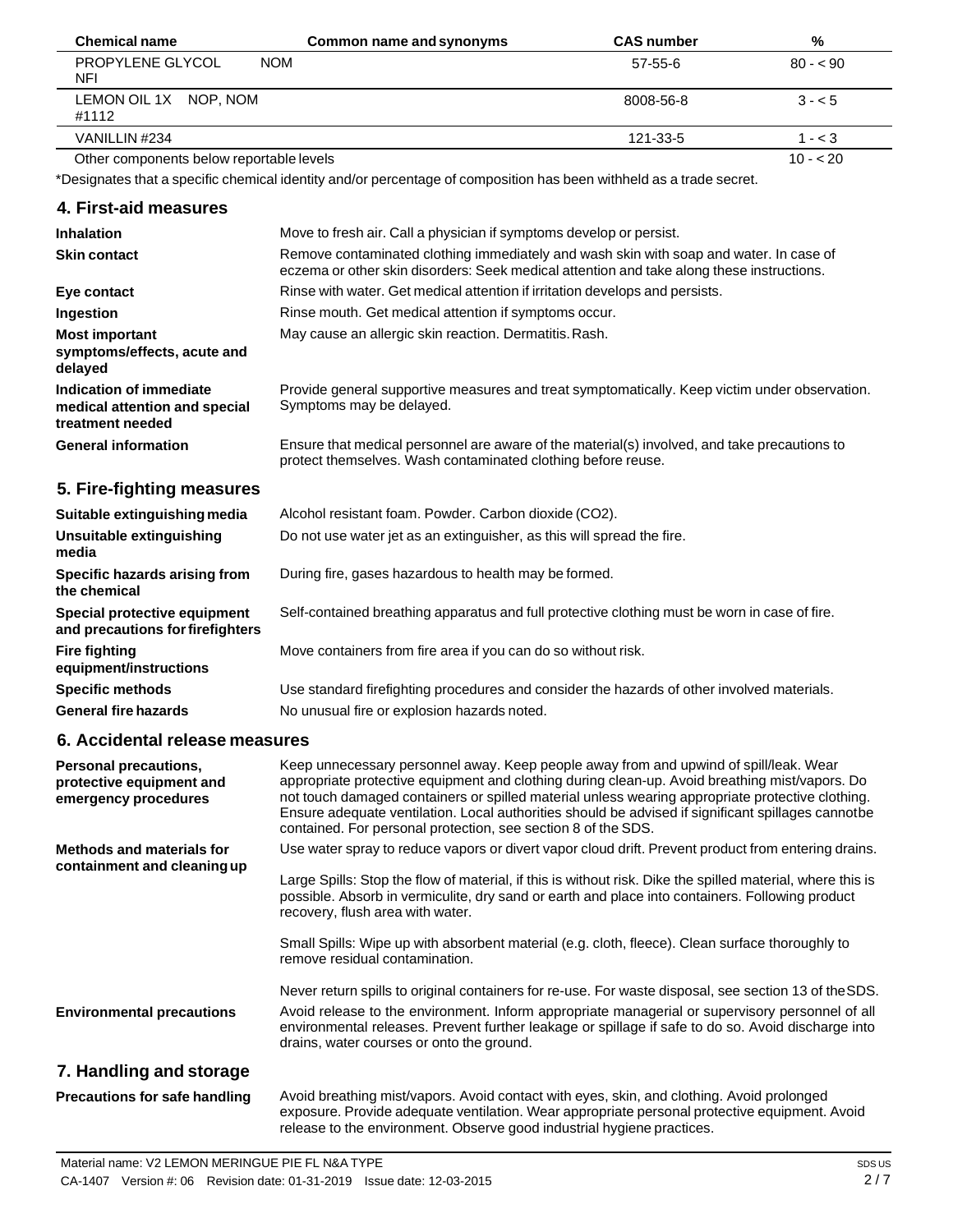# **8. Exposure controls/personal protection**

### **Occupational exposure limits**

The following constituents are the only constituents of the product which have a PEL, TLV or other recommended exposure limit. At this time, the other constituents have no known exposure limits.

|                                           | US. Workplace Environmental Exposure Level (WEEL) Guides                                                                                                                                                                                                                                                                                                           |                     |             |
|-------------------------------------------|--------------------------------------------------------------------------------------------------------------------------------------------------------------------------------------------------------------------------------------------------------------------------------------------------------------------------------------------------------------------|---------------------|-------------|
| <b>Components</b>                         | <b>Type</b>                                                                                                                                                                                                                                                                                                                                                        | Value               | <b>Form</b> |
| PROPYLENE GLYCOL<br>NOM NFI (CAS 57-55-6) | <b>TWA</b>                                                                                                                                                                                                                                                                                                                                                         | $10 \text{ mg/m}$ 3 | Aerosol.    |
| VANILLIN #234 (CAS<br>$121 - 33 - 5$      | <b>TWA</b>                                                                                                                                                                                                                                                                                                                                                         | $10 \text{ mg/m}$ 3 |             |
| <b>Biological limit values</b>            | No biological exposure limits noted for the ingredient(s).                                                                                                                                                                                                                                                                                                         |                     |             |
| Appropriate engineering<br>controls       | Good general ventilation should be used. Ventilation rates should be matched to conditions. If<br>applicable, use process enclosures, local exhaust ventilation, or other engineering controls to<br>maintain airborne levels below recommended exposure limits. If exposure limits have not been<br>established, maintain airborne levels to an acceptable level. |                     |             |
|                                           | Individual protection measures, such as personal protective equipment                                                                                                                                                                                                                                                                                              |                     |             |
| <b>Eye/face protection</b>                | Face shield is recommended. Wear safety glasses with side shields (or goggles).                                                                                                                                                                                                                                                                                    |                     |             |
| <b>Skin protection</b>                    |                                                                                                                                                                                                                                                                                                                                                                    |                     |             |
| <b>Hand protection</b>                    | Wear appropriate chemical resistant gloves.                                                                                                                                                                                                                                                                                                                        |                     |             |
| <b>Other</b>                              | Wear appropriate chemical resistant clothing. Use of an impervious apron isrecommended.                                                                                                                                                                                                                                                                            |                     |             |
| <b>Respiratory protection</b>             | In case of insufficient ventilation, wear suitable respiratory equipment.                                                                                                                                                                                                                                                                                          |                     |             |
| <b>Thermal hazards</b>                    | Wear appropriate thermal protective clothing, whennecessary.                                                                                                                                                                                                                                                                                                       |                     |             |
| General hygiene<br>considerations         | Always observe good personal hygiene measures, such as washing after handling the material<br>and before eating, drinking, and/or smoking. Routinely wash work clothing and protective<br>equipment to remove contaminants. Contaminated work clothing should not be allowed out of the<br>workplace.                                                              |                     |             |

## **9. Physical and chemical properties**

| Appearance                                   |                                               |
|----------------------------------------------|-----------------------------------------------|
| <b>Physical state</b>                        | Liquid.                                       |
| Form                                         | Liquid.                                       |
| Color                                        | Not available.                                |
| Odor                                         | Not available.                                |
| Odor threshold                               | Not available.                                |
| рH                                           | Not available.                                |
| Melting point/freezing point                 | -74.2 $\degree$ F (-59 $\degree$ C) estimated |
| Initial boiling point and boiling<br>range   | 370.76 °F (188.2 °C) estimated                |
| <b>Flash point</b>                           | > 200.0 °F (> 93.3 °C)                        |
| <b>Evaporation rate</b>                      | Not available.                                |
| Flammability (solid, gas)                    | Not applicable.                               |
| Upper/lower flammability or explosive limits |                                               |
| <b>Flammability limit - lower</b><br>$(\% )$ | Not available.                                |
| <b>Flammability limit - upper</b><br>$(\%)$  | Not available.                                |
| <b>Explosive limit - lower (%)</b>           | Not available.                                |
| Explosive limit - upper (%)                  | Not available.                                |
| Vapor pressure                               | 0.15 hPa estimated                            |
| Vapor density                                | Not available.                                |
| <b>Relative density</b>                      | Not available.                                |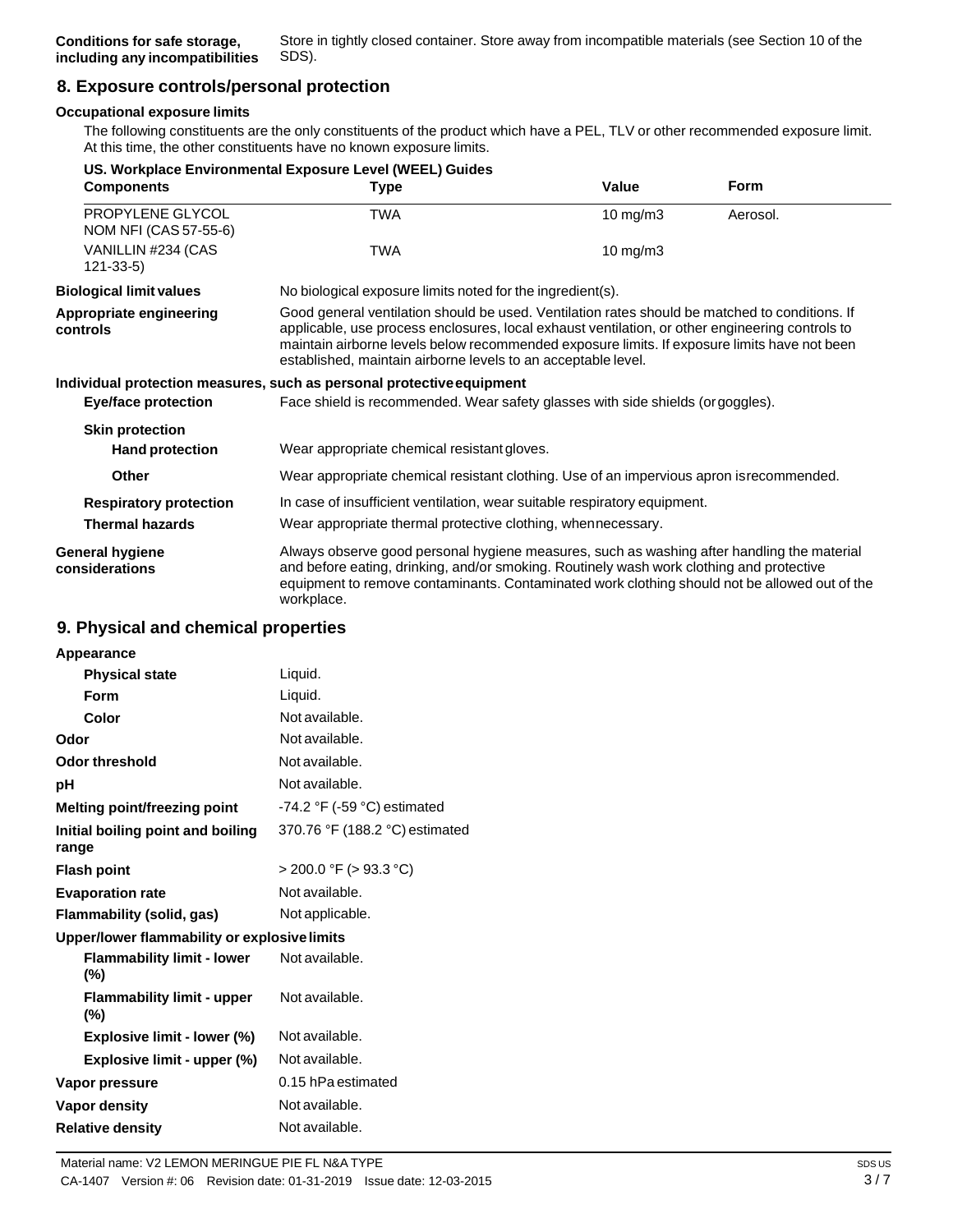| Solubility(ies)                                   |                                                                                                                                                                          |
|---------------------------------------------------|--------------------------------------------------------------------------------------------------------------------------------------------------------------------------|
| <b>Solubility (water)</b>                         | Not available.                                                                                                                                                           |
| <b>Partition coefficient</b><br>(n-octanol/water) | Not available.                                                                                                                                                           |
| <b>Auto-ignition temperature</b>                  | 700 °F (371.11 °C) estimated                                                                                                                                             |
| <b>Decomposition temperature</b>                  | Not available.                                                                                                                                                           |
| <b>Viscosity</b>                                  | Not available.                                                                                                                                                           |
| <b>Other information</b>                          |                                                                                                                                                                          |
| <b>Explosive properties</b>                       | Not explosive.                                                                                                                                                           |
| <b>Flammability class</b>                         | Combustible IIIB estimated                                                                                                                                               |
| <b>Oxidizing properties</b>                       | Not oxidizing.                                                                                                                                                           |
| <b>Refractive index</b>                           | 1.4125 - 1.4425                                                                                                                                                          |
| <b>Specific gravity</b>                           | $1.03 - 1.06$                                                                                                                                                            |
| 10. Stability and reactivity                      |                                                                                                                                                                          |
| <b>Reactivity</b>                                 | The product is stable and non-reactive under normal conditions of use, storage and transport.                                                                            |
| <b>Chemical stability</b>                         | Material is stable under normal conditions.                                                                                                                              |
| <b>Possibility of hazardous</b><br>reactions      | No dangerous reaction known under conditions of normaluse.                                                                                                               |
| <b>Conditions to avoid</b>                        | Keep away from heat, hot surfaces, sparks, open flames and other ignition sources. Avoid<br>temperatures exceeding the flash point. Contact with incompatible materials. |
| Incompatible materials                            | Strong oxidizing agents.                                                                                                                                                 |
| <b>Hazardous decomposition</b><br>products        | No hazardous decomposition products areknown.                                                                                                                            |
| 11. Toxicological information                     |                                                                                                                                                                          |

## **Information on likely routes of exposure**

| <b>Inhalation</b>                                                                  | Prolonged inhalation may be harmful.                                                                                |
|------------------------------------------------------------------------------------|---------------------------------------------------------------------------------------------------------------------|
| <b>Skin contact</b>                                                                | May cause an allergic skin reaction.                                                                                |
| Eye contact                                                                        | Direct contact with eyes may cause temporary irritation.                                                            |
| Ingestion                                                                          | Expected to be a low ingestion hazard.                                                                              |
| Symptoms related to the<br>physical, chemical and<br>toxicological characteristics | May cause an allergic skin reaction. Dermatitis. Rash.                                                              |
| Information on toxicological effects                                               |                                                                                                                     |
| <b>Acute toxicity</b>                                                              | Not available.                                                                                                      |
| Skin corrosion/irritation                                                          | Prolonged skin contact may cause temporary irritation.                                                              |
| Serious eye damage/eye<br>irritation                                               | Direct contact with eyes may cause temporary irritation.                                                            |
| Respiratory or skinsensitization                                                   |                                                                                                                     |
| <b>Respiratory sensitization</b>                                                   | Not a respiratory sensitizer.                                                                                       |
| <b>Skin sensitization</b>                                                          | May cause an allergic skin reaction.                                                                                |
| <b>Germ cell mutagenicity</b>                                                      | No data available to indicate product or any components present at greater than 0.1% are<br>mutagenic or genotoxic. |
| Carcinogenicity                                                                    | Not classifiable as to carcinogenicity to humans.                                                                   |
| IARC Monographs. Overall Evaluation of Carcinogenicity                             |                                                                                                                     |
| Not listed.                                                                        |                                                                                                                     |
|                                                                                    | OSHA Specifically Regulated Substances (29 CFR 1910.1001-1052)                                                      |
| Not regulated.                                                                     | US. National Toxicology Program (NTP) Report on Carcinogens                                                         |
| Not listed.                                                                        |                                                                                                                     |
| <b>Reproductive toxicity</b>                                                       | This product is not expected to cause reproductive or developmental effects.                                        |
| Specific target organ toxicity -<br>single exposure                                | Not classified.                                                                                                     |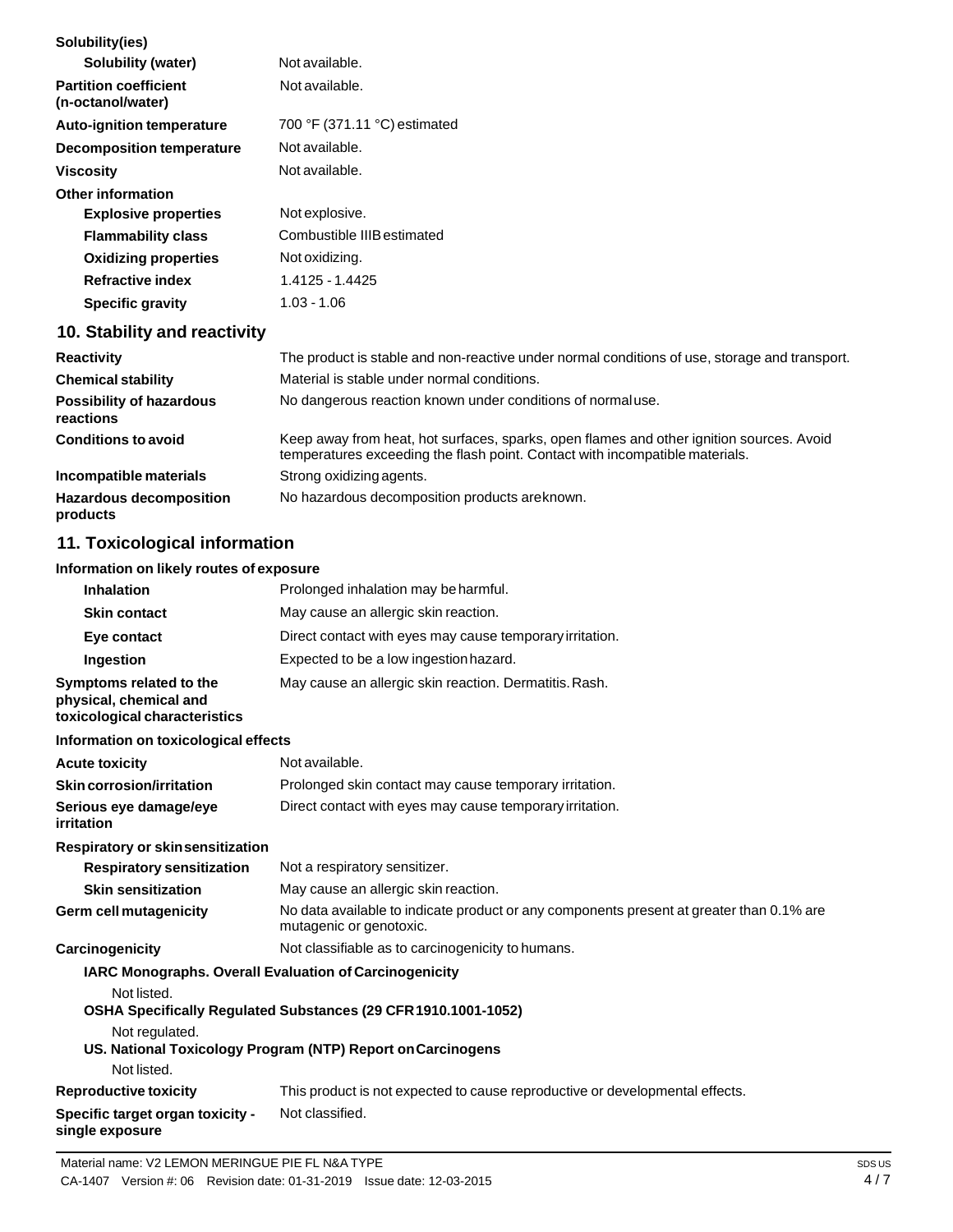| Specific target organ toxicity -<br>repeated exposure                                                       | Not classified.                                                                                                                                                                                                                                                                                                                                   |                  |
|-------------------------------------------------------------------------------------------------------------|---------------------------------------------------------------------------------------------------------------------------------------------------------------------------------------------------------------------------------------------------------------------------------------------------------------------------------------------------|------------------|
| <b>Aspiration hazard</b>                                                                                    | Not an aspiration hazard.                                                                                                                                                                                                                                                                                                                         |                  |
| <b>Chronic effects</b>                                                                                      | Prolonged inhalation may be harmful.                                                                                                                                                                                                                                                                                                              |                  |
| 12. Ecological information                                                                                  |                                                                                                                                                                                                                                                                                                                                                   |                  |
| <b>Ecotoxicity</b>                                                                                          | Harmful to aquatic life with long lasting effects.                                                                                                                                                                                                                                                                                                |                  |
| Persistence and degradability                                                                               | No data is available on the degradability of any ingredients in the mixture.                                                                                                                                                                                                                                                                      |                  |
| <b>Bioaccumulative potential</b>                                                                            |                                                                                                                                                                                                                                                                                                                                                   |                  |
| Partition coefficient n-octanol / water (log Kow)<br>PROPYLENE GLYCOL<br>VANILLIN #234                      | NOM NFI<br>$-0.92$<br>1.37                                                                                                                                                                                                                                                                                                                        |                  |
| <b>Mobility in soil</b>                                                                                     | No data available.                                                                                                                                                                                                                                                                                                                                |                  |
| Other adverse effects                                                                                       | No other adverse environmental effects (e.g. ozone depletion, photochemical ozone creation<br>potential, endocrine disruption, global warming potential) are expected from this component.                                                                                                                                                        |                  |
| 13. Disposal considerations                                                                                 |                                                                                                                                                                                                                                                                                                                                                   |                  |
| <b>Disposal instructions</b>                                                                                | Collect and reclaim or dispose in sealed containers at licensed waste disposal site. Do not allow<br>this material to drain into sewers/water supplies. Do not contaminate ponds, waterways or ditches<br>with chemical or used container. Dispose of contents/container in accordance with<br>local/regional/national/international regulations. |                  |
| <b>Local disposal regulations</b>                                                                           | Dispose in accordance with all applicableregulations.                                                                                                                                                                                                                                                                                             |                  |
| Hazardous waste code                                                                                        | The waste code should be assigned in discussion between the user, the producer and the waste<br>disposal company.                                                                                                                                                                                                                                 |                  |
| Waste from residues / unused<br>products                                                                    | Dispose of in accordance with local regulations. Empty containers or liners may retain some<br>product residues. This material and its container must be disposed of in a safe manner (see:<br>Disposal instructions).                                                                                                                            |                  |
| <b>Contaminated packaging</b>                                                                               | Since emptied containers may retain product residue, follow label warnings even after container is<br>emptied. Empty containers should be taken to an approved waste handling site for recycling or<br>disposal.                                                                                                                                  |                  |
| 14. Transport information                                                                                   |                                                                                                                                                                                                                                                                                                                                                   |                  |
| <b>DOT</b>                                                                                                  |                                                                                                                                                                                                                                                                                                                                                   |                  |
| Not regulated as dangerous goods.                                                                           |                                                                                                                                                                                                                                                                                                                                                   |                  |
| <b>IATA</b><br>Not regulated as dangerous goods.                                                            |                                                                                                                                                                                                                                                                                                                                                   |                  |
| <b>IMDG</b>                                                                                                 |                                                                                                                                                                                                                                                                                                                                                   |                  |
| Not regulated as dangerous goods.                                                                           |                                                                                                                                                                                                                                                                                                                                                   |                  |
| Transport in bulk according to<br>Annex II of MARPOL 73/78 and<br>the IBC Code                              | Not established.                                                                                                                                                                                                                                                                                                                                  |                  |
| 15. Regulatory information                                                                                  |                                                                                                                                                                                                                                                                                                                                                   |                  |
| US federal regulations                                                                                      | This product is a "Hazardous Chemical" as defined by the OSHA Hazard Communication<br>Standard, 29 CFR 1910.1200.                                                                                                                                                                                                                                 |                  |
| <b>Toxic Substances Control Act (TSCA)</b>                                                                  |                                                                                                                                                                                                                                                                                                                                                   |                  |
| Not regulated.                                                                                              | TSCA Section 12(b) Export Notification (40 CFR 707, Subpt. D)                                                                                                                                                                                                                                                                                     |                  |
| <b>CERCLA Hazardous Substance List (40 CFR 302.4)</b>                                                       |                                                                                                                                                                                                                                                                                                                                                   |                  |
| Not listed.<br><b>SARA 304 Emergency release notification</b>                                               |                                                                                                                                                                                                                                                                                                                                                   |                  |
| Not regulated.                                                                                              |                                                                                                                                                                                                                                                                                                                                                   |                  |
|                                                                                                             | OSHA Specifically Regulated Substances (29 CFR 1910.1001-1052)                                                                                                                                                                                                                                                                                    |                  |
| Not regulated.                                                                                              |                                                                                                                                                                                                                                                                                                                                                   |                  |
| Superfund Amendments and Reauthorization Act of 1986(SARA)<br><b>SARA 302 Extremely hazardous substance</b> |                                                                                                                                                                                                                                                                                                                                                   |                  |
| Not listed.                                                                                                 |                                                                                                                                                                                                                                                                                                                                                   |                  |
|                                                                                                             |                                                                                                                                                                                                                                                                                                                                                   |                  |
| Material name: V2 LEMON MERINGUE PIE FL N&A TYPE                                                            |                                                                                                                                                                                                                                                                                                                                                   | SDS <sub>U</sub> |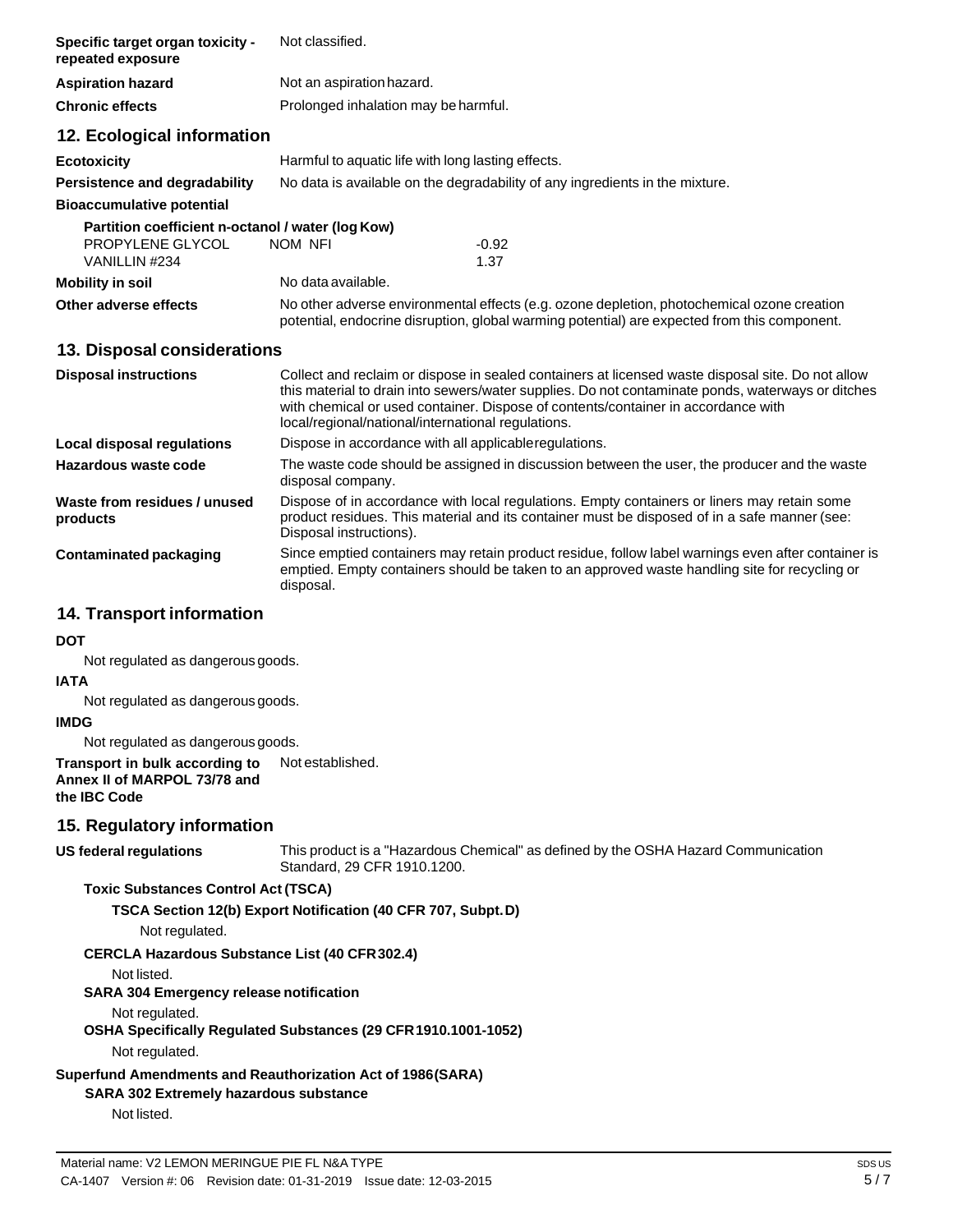#### **SARA 311/312 Hazardous chemical** No (Exempt)

## **SARA 313 (TRIreporting)**

Not regulated.

## **Other federal regulations**

## **Clean Air Act (CAA) Section 112 Hazardous Air Pollutants (HAPs)List**

Not regulated.

## **Clean Air Act (CAA) Section 112(r) Accidental Release Prevention (40 CFR 68.130)**

Not regulated.

**Safe Drinking Water Act (SDWA)** Not regulated.

## **US state regulations**

## **California Proposition 65**

California Safe Drinking Water and Toxic Enforcement Act of 1986 (Proposition 65): Thismaterial is not known to contain any chemicals currently listed as carcinogens or reproductive toxins. For more information go to [www.P65Warnings.ca.gov.](http://www.p65warnings.ca.gov/)

## **International Inventories**

| Country(s) or region        | Inventory name                                                              | On inventory (yes/no)* |
|-----------------------------|-----------------------------------------------------------------------------|------------------------|
| Australia                   | Australian Inventory of Chemical Substances (AICS)                          | Yes                    |
| Canada                      | Domestic Substances List (DSL)                                              | Yes                    |
| Canada                      | Non-Domestic Substances List (NDSL)                                         | No.                    |
| China                       | Inventory of Existing Chemical Substances in China (IECSC)                  | Yes                    |
| Europe                      | European Inventory of Existing Commercial Chemical<br>Substances (EINECS)   | No.                    |
| Europe                      | European List of Notified Chemical Substances (ELINCS)                      | No                     |
| Japan                       | Inventory of Existing and New Chemical Substances (ENCS)                    | No.                    |
| Korea                       | Existing Chemicals List (ECL)                                               | No.                    |
| New Zealand                 | New Zealand Inventory                                                       | Yes                    |
| <b>Philippines</b>          | <b>Philippine Inventory of Chemicals and Chemical Substances</b><br>(PICCS) | Yes                    |
| Taiwan                      | Taiwan Chemical Substance Inventory (TCSI)                                  | Yes                    |
| United States & Puerto Rico | Toxic Substances Control Act (TSCA) Inventory                               | Yes                    |

\*A "Yes" indicates that all components of this product comply with the inventory requirements administered by the governing country(s) A "No" indicates that one or more components of the product are not listed or exempt from listing on the inventory administered by the governing country(s).

## **16. Other information, including date of preparation or last revision**

| <b>Issue date</b>    | 12-03-2015                                                                                                                                                                                                                                                                                                                                                                                                                                                                                                   |
|----------------------|--------------------------------------------------------------------------------------------------------------------------------------------------------------------------------------------------------------------------------------------------------------------------------------------------------------------------------------------------------------------------------------------------------------------------------------------------------------------------------------------------------------|
| <b>Revision date</b> | 01-31-2019                                                                                                                                                                                                                                                                                                                                                                                                                                                                                                   |
| <b>Version #</b>     | 06                                                                                                                                                                                                                                                                                                                                                                                                                                                                                                           |
| <b>Disclaimer</b>    | Capella Flavors, Inc. cannot anticipate all conditions under which this information and its product,<br>or the products of other manufacturers in combination with its product, may be used. It is the<br>user's responsibility to ensure safe conditions for handling, storage and disposal of the product,<br>and to assume liability for loss, injury, damage or expense due to improper use. The information in<br>the sheet was written based on the best knowledge and experience currently available. |